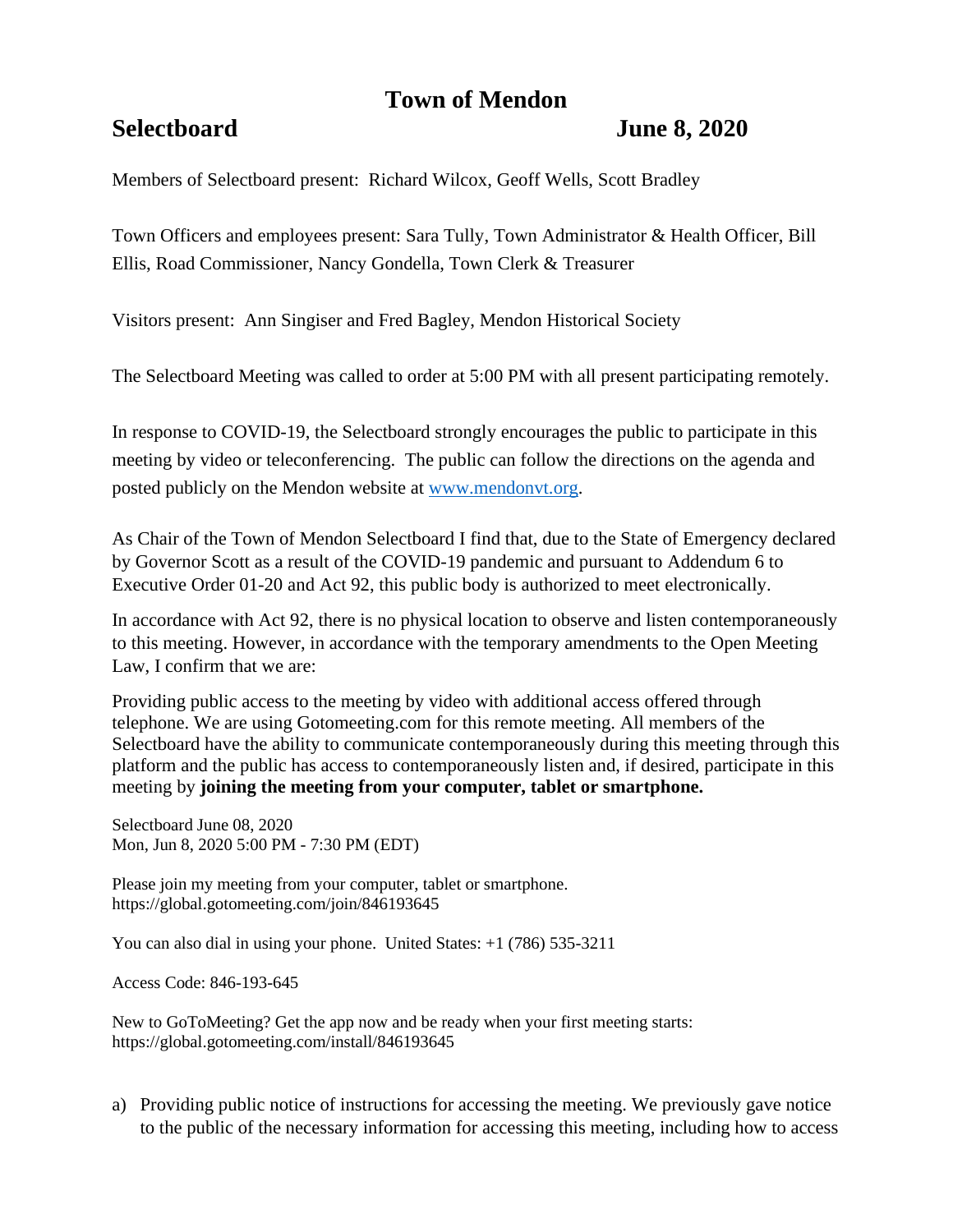the meeting using telephone and video in our posted meeting agenda. Instructions have also been provided on the town website at: www.mendonvt.org.

- b) Providing a mechanism for the public to alert the public body during the meeting if there are problems with access. If anybody has a problem, please *e-mail mendonclerk@comcast.net* and
- c) Continuing the meeting if necessary. In the event the public is unable to access this meeting, it will be continued to a time and place certain.

Please note that all votes taken during this meeting that are not unanimous will be done by roll call vote, in accordance with the law.

Let's start the meeting by taking a roll call attendance of all members participating in the meeting.

Roll call: Richard Wilcox, Geoff Wells and Scott Bradley

Agenda: R. Wilcox moved to approve the agenda with the addition of Dog License Fees, Local Emergency Management Plan, Use of Mendon Recreation Area, and Personnel. Motion seconded by G. Wells. The Selectboard unanimously approved the motion.

### Announcements

The AT&T Public Information Session is scheduled for June 10, 2020 at 6 PM.

#### Administrative Matters

*Selectmen's Orders* were reviewed. Motion by R. Wilcox to approve payroll for the period ending May 16, 2020 in the amount of \$10,618.48 and to approve payroll for the period ending 05/30/2020 in the amount of \$10,815.85. Motion seconded by G. Wells. The Selectboard unanimously approved the motion, Motion by R. Wilcox to approve pay orders for the period ending 06/4/2020 in the amounts of \$40,580.16 and \$533.93, Motion seconded by G. Wells. The Selectboard unanimously approved the motion.

Minutes of Previous Meeting: R. Wilcox moved to approve the minutes of May 26, 2020, June 1, 2020 and June 3, 2020 which was a continuation of the June 1st meeting. Motion seconded by G. Wells. The Selectboard unanimously approved the motion.

*YTD Budget/Financials* N. Gondella provided an overview of the year to date financials. N. Gondella requested the Selectboard void the 2 pay periods of payroll that have been kept on file in case staff shortage in the Town Office due to the COVID pandemic. The Selectboard agreed to void the payroll to prepare for year end. N. Gondella estimates a budget surplus of approximately \$46,000.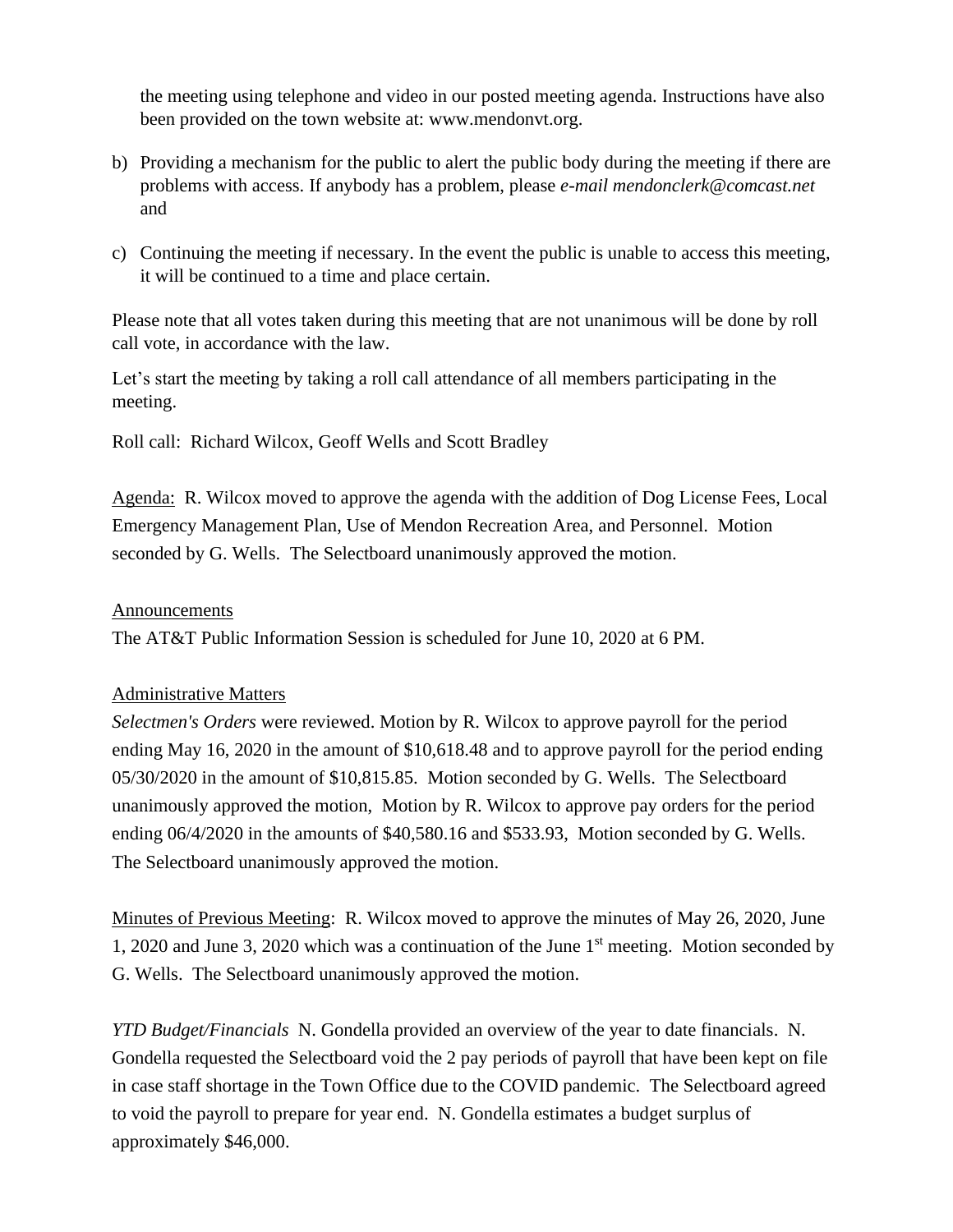#### **Business**

*Town Hall Park* Motion by G. Wells to officially name the Town Hall Park. Motion seconded by R. Wilcox. The Selectboard unanimously approved the motion. The Awesome Graphic contract has not been returned with signatures to date. S. Tully will follow up and submit to R. Wilcox for the town's signature. The Selectboard discussed the split rail fence proposed by the Mendon Historical Society to be installed in front of the Town Hall Park to mirror the look of the fence in front of the Town Office. Currently, the fence is not part of the scope of work for Awesome Graphics. F. Bagley suggested the work of digging for the upright poles could be added to scope of work while equipment might be there to dig for the upright poles for the sign. The Selectboard asked F. Bagley to request a cost for this service. F. Bagley presented a cost of \$225 in fencing materials. The issue was tabled until the next meeting.

*Recreation Field Improvements* S. Tully discussed a few minor changes in the scope of work to move the existing basketball hoop to the new court location. L. Fracht-Monroe will finalize costs with contractors and communicate with S. Tully to draft contracts. The overall budget for the project has not been amended. The Selectboard will readdress project costs at the next meeting if necessary.

*Use of Mendon Recreation Area* The Governor's newest amendment released today allows for some team sport activity to resume June  $15<sup>th</sup>$ . The Rutland County Little League is looking at the logistics of providing a baseball program this summer. The Selectboard discussed they would request RCLL submit a plan for how they intend to meet the current safety guidelines. The town would require RCLL to provide a porta potty. RCLL offers to pay \$10 per hour for field use. A Mendon Recreation Area Facility Use Agreement would be required. The Selectboard approved updating signage at the Recreation Area to reflect the current guidelines increasing the capacity from 10 to 25 people.

*COVID-19 Response & Town Government Operations* N. Gondella informed the Selectboard to watch out for discussion regarding S349 which proposes to designate \$16 million from the CARES Act to cover COVID19 expenses that are not covered by FEAMA. Mendon continues to stand at \$11,000 in expenses related to COVID19 but that does not include loss in revenue. N. Gondella continues to monitor state guidance on opening the Town Office to the public. No more than 10 people are allowed in the building at the same time. Two staff in the Clerk's Office and would allow for two researchers at a time and possibly two additional customers to be able to maintain 6 foot social distancing. Only one person would be able to utilize the Lister/Zoning Office at a time. N. Gondella is also considering a doorbell as a way to regulate the number of people in the office at a time.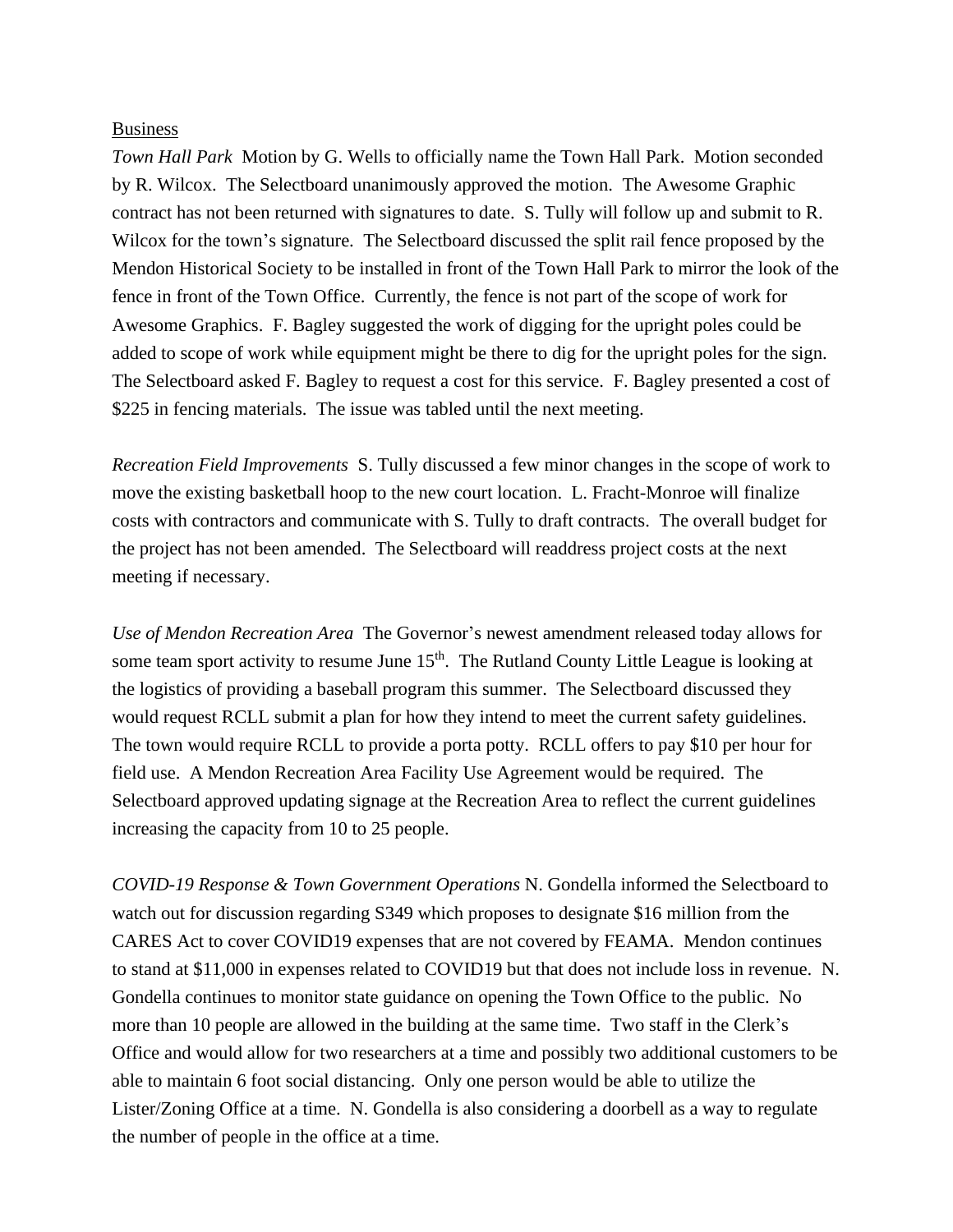*VTel* N. Gondella reported that VTel installed the exterior router today and Matt Voity will be completing the electrical work.

*Vermont Local Government Resolution* The Selectboard reviewed the proposed resolution and tabled its discussion until the next meeting.

*Town Salt Shed* Normal maintenance of the Salt Shed requires the straps to be checked and tightened if necessary. Currently contractors from out of state are not allowed to spend the night in VT. B. Ellis has not been able to locate a company in VT to complete the work.

*Sand and Salt Expenses* The Selectboard directed B. Ellis to purchase sand and salt as normal course of business this time of year to replenish supply after the winter.

*Elections* N. Gondella reported that the state is recommending the use of the tabulator for the August election to avoid close contact in counting ballots. The Board of Civil Authority must approve the use of the tabulator. There is a BCA meeting on 6/12/20 to discuss the use of the tabulator. Voters will still be able to request an absentee ballot and early voting will be available 30 days before the election. The Secretary of State is recommending all ballot be mailed for the November election to the entire voter checklist.

*KnowBe4 Security Awareness Training* VLCT is recommending municipalities become members of KnowBe4 Security Awareness Training and are offering a one-time insurance discount for those that sign up for the service before the end of July. It is intended to train employees how to safely access the internet and emails and what to watch out for. The Selectboard tabled the discussion until the next meeting.

*Town Plan* The Selectboard directed S, Tully to make approved changes to the Town Plan and warn for a Public Hearing and Adoption.

*Dry Hydrant* B. Ellis reported that to upgrade the access to the turnout of Woodward Road would cost one to two thousand dollars. Zapata Courage is expected to conduct a site visit to determine if a wetlands permit is required.

*Setting Tax Rates* N. Gondella reported that it is expected the State Education Tax rate will be set on or about August  $1<sup>st</sup>$ . In order for the Mendon tax due dates to remain the same, tax bill wills need to be mailed before August  $14<sup>th</sup>$ . It is required the due date be at least 30 days from date of mailing to the due date. The Municipal Tax Rate can be set before the State Education Tax Rate is set.